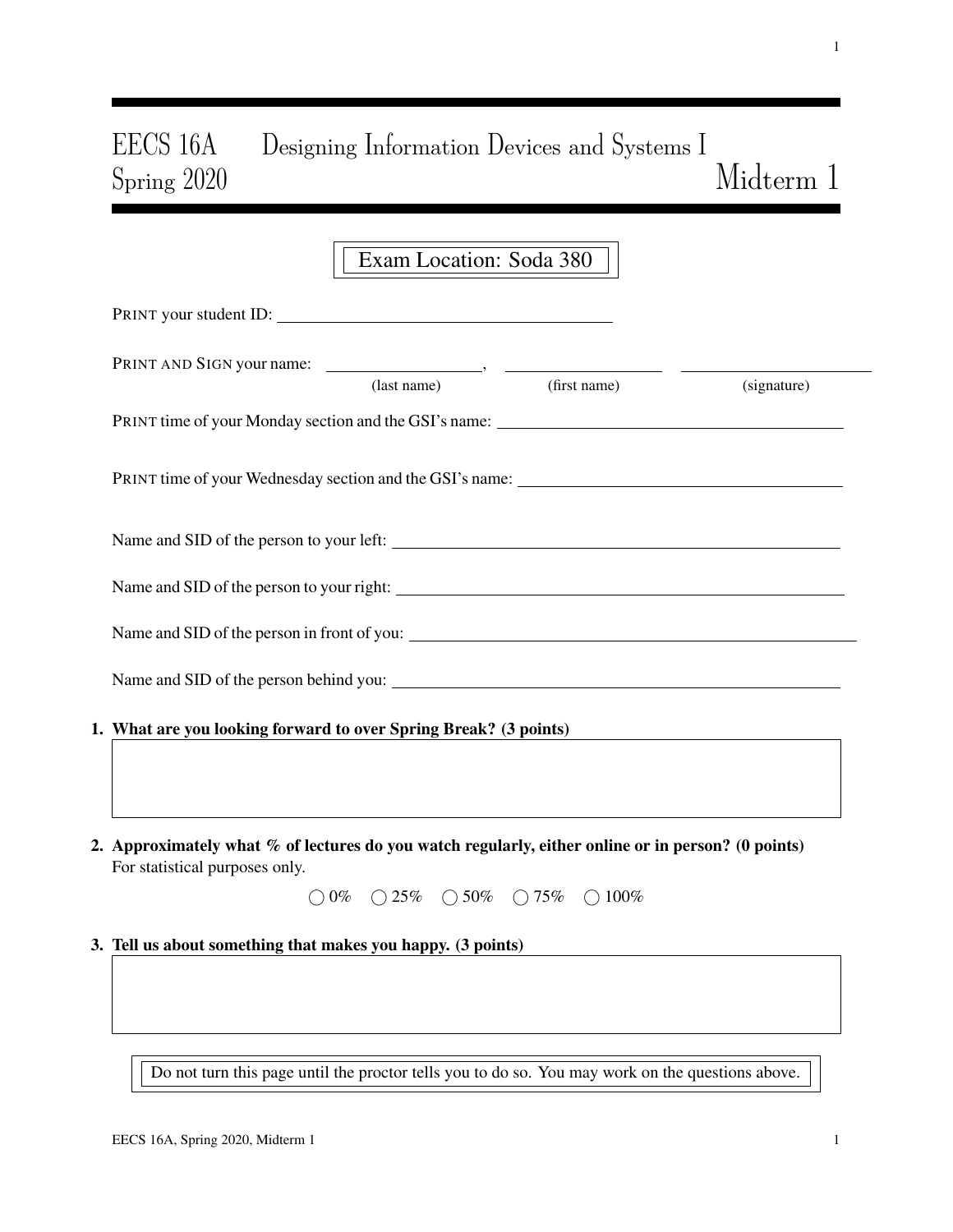Extra page for scratchwork. Work on this page will NOT be graded.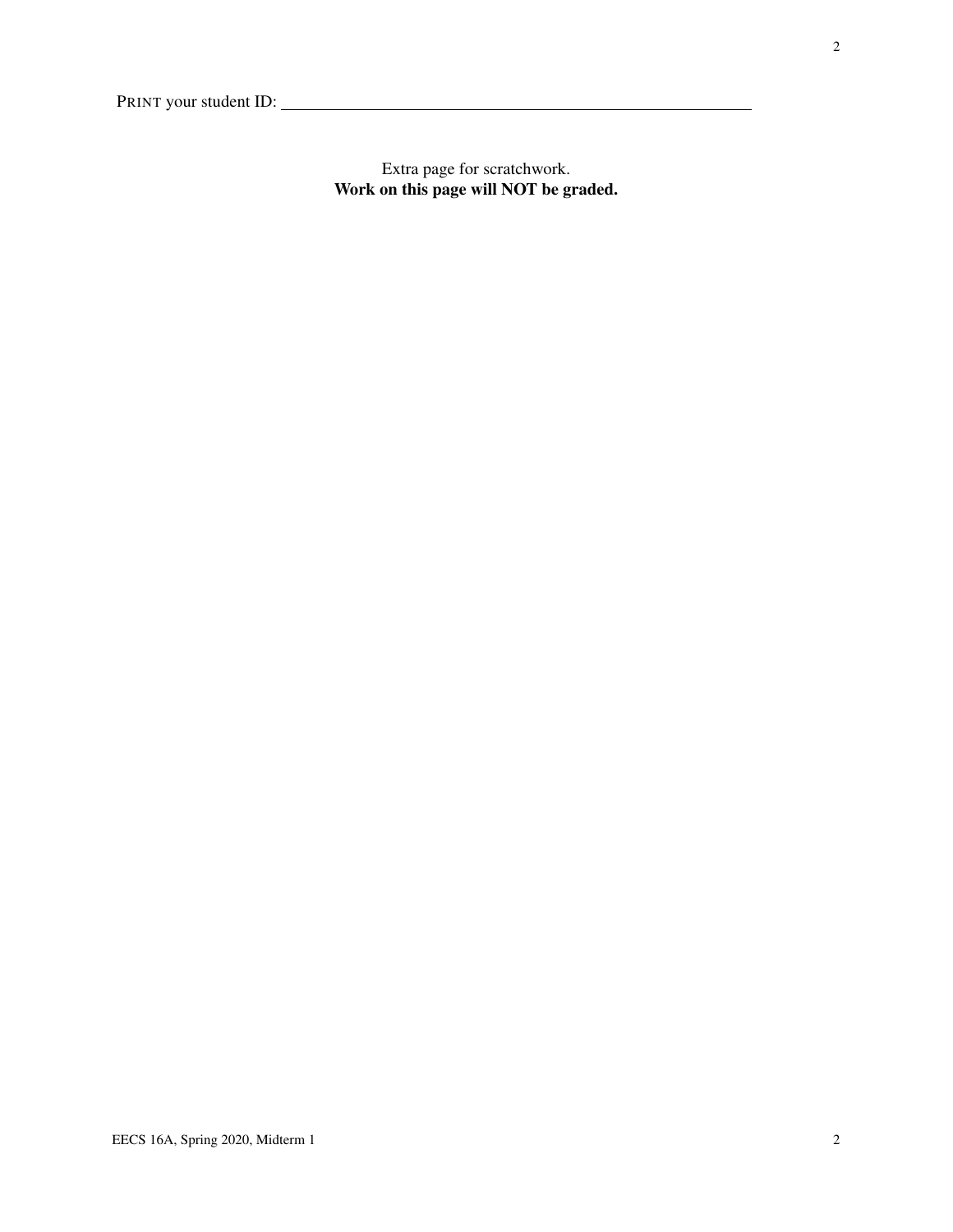#### 4. Splotchy Writing (10 points)

Professor Courtade writes with a sharpie to accommodate the vision of as many people as possible. Unfortunately, some characters get smudged, which makes them difficult to read. The following is a (hypothetical) passage from lecture notes, and the smudges are labeled  $(1), (2), \ldots, (10)$ . Your task is to identify correct expressions for each of the smudges.

Let  $A \in \mathbb{R}^{n \times (1)}$  be a matrix with rank *r*. It is always possible to write *A* in terms of its compact SVD

$$
A = U\Sigma V^{\top},
$$

where  $\Sigma$  is a diagonal  $r \times r$  matrix, and  $U \in \mathbb{R}^{(1) \times (3)}$  and  $V \in \mathbb{R}^{(4) \times (5)}$  have orthonormal columns. This means that  $U^{\perp}U = I_{\widehat{O}}$  and  $V^{\perp}V = I_{\widehat{O}}$ , where we write  $I_m$  to denote the  $m \times (8)$  identity matrix, for an integer *m*. The columns of *U* form a basis for the range of *A*, which is is defined as

$$
\text{range}(A) = \{A\vec{x} \mid \vec{x} \in \mathbb{R}^k\}.
$$

Note that range(*A*) is a subspace of  $\mathbb{R}^{(9)}$ , which has dimension  $(10)$ .

Select the values for each smudge from the multiple choice below. For each smudge, completely fill in the circle next to the correct answer. (Hint: Resist the temptation to get distracted by unfamiliar terminology... that isn't what this question is about.)

| $\left( 1\right)$ | $\bigcirc k$ $\bigcirc m$ $\bigcirc n$ $\bigcirc r$ |                           |  |
|-------------------|-----------------------------------------------------|---------------------------|--|
| (2)               | $\bigcirc k$ $\bigcirc m$ $\bigcirc n$ $\bigcirc r$ |                           |  |
| (3)               | $\bigcirc k$ $\bigcirc m$ $\bigcirc n$ $\bigcirc r$ |                           |  |
| (4)               | $\bigcirc k$ $\bigcirc m$                           | $\bigcirc n$ $\bigcirc r$ |  |
| (5)               | $\bigcirc k$ $\bigcirc m$                           | $\bigcirc n$ $\bigcirc r$ |  |
| (6)               | $\bigcirc k$ $\bigcirc m$ $\bigcirc n$ $\bigcirc r$ |                           |  |
| (7)               | $\bigcirc k$ $\bigcirc m$ $\bigcirc n$ $\bigcirc r$ |                           |  |
| (8)               | $\bigcirc k$ $\bigcirc m$                           | $\bigcirc n$ $\bigcirc r$ |  |
| (9)               | $\bigcirc k$ $\bigcirc m$ $\bigcirc n$ $\bigcirc r$ |                           |  |
| $\left(10\right)$ | $\bigcirc k$ $\bigcirc m$ $\bigcirc n$ $\bigcirc r$ |                           |  |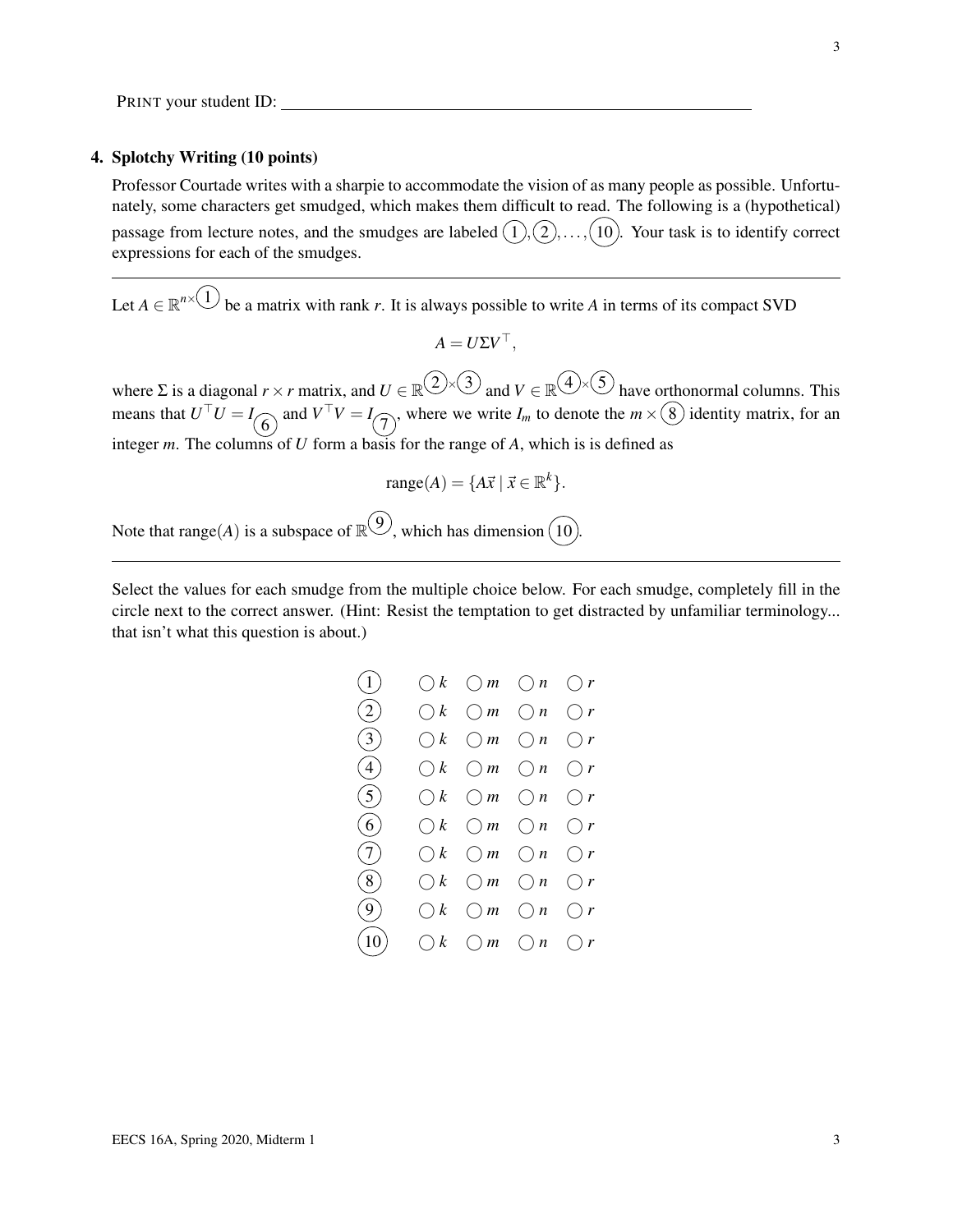#### 5. Matrix Inversion (10 points)

You landed your first job at 16A*tech* (the Bay Area's newest and hottest tech company), and your first assignment is to invert a matrix  $A \in \mathbb{R}^{n \times n}$ . You say "no problem", and implement Gaussian elimination. You obtain the following reduction of the augmented matrix:

$$
[A|I] \longrightarrow [I|P].
$$

The dimension *n* is extremely large, so the computation takes several days to complete, and you give your boss the matrix  $P \in \mathbb{R}^{n \times n}$  just minutes before the deadline.

- (a) (2 points) Your boss panics, saying "Oh, no! Your procedure only guarantees that  $AP = I$  and not necessarily that  $PA = I$ ." In one sentence, concisely explain why your boss thinks this might be an issue.
- (b) (8 points) You try to calm them down, saying "Don't worry, the matrix also satisfies  $PA = I$ , and therefore  $P$  is the inverse of  $A$  just like you wanted. I'll prove it to you..."

Your proof consists of the following two steps (fill in the details as your answer to this question):

Step 1: Argue that your matrix *P* is the unique  $Q \in \mathbb{R}^{n \times n}$  satisfying  $AQ = I$ .

Step 2: Prove that  $PA = AP = I$ . (Hint: consider the matrix  $A(P + PA - I)$ )

As suggested by part (a), you should not assume that  $A^{-1}$  exists. Proving that it does is the point of this problem.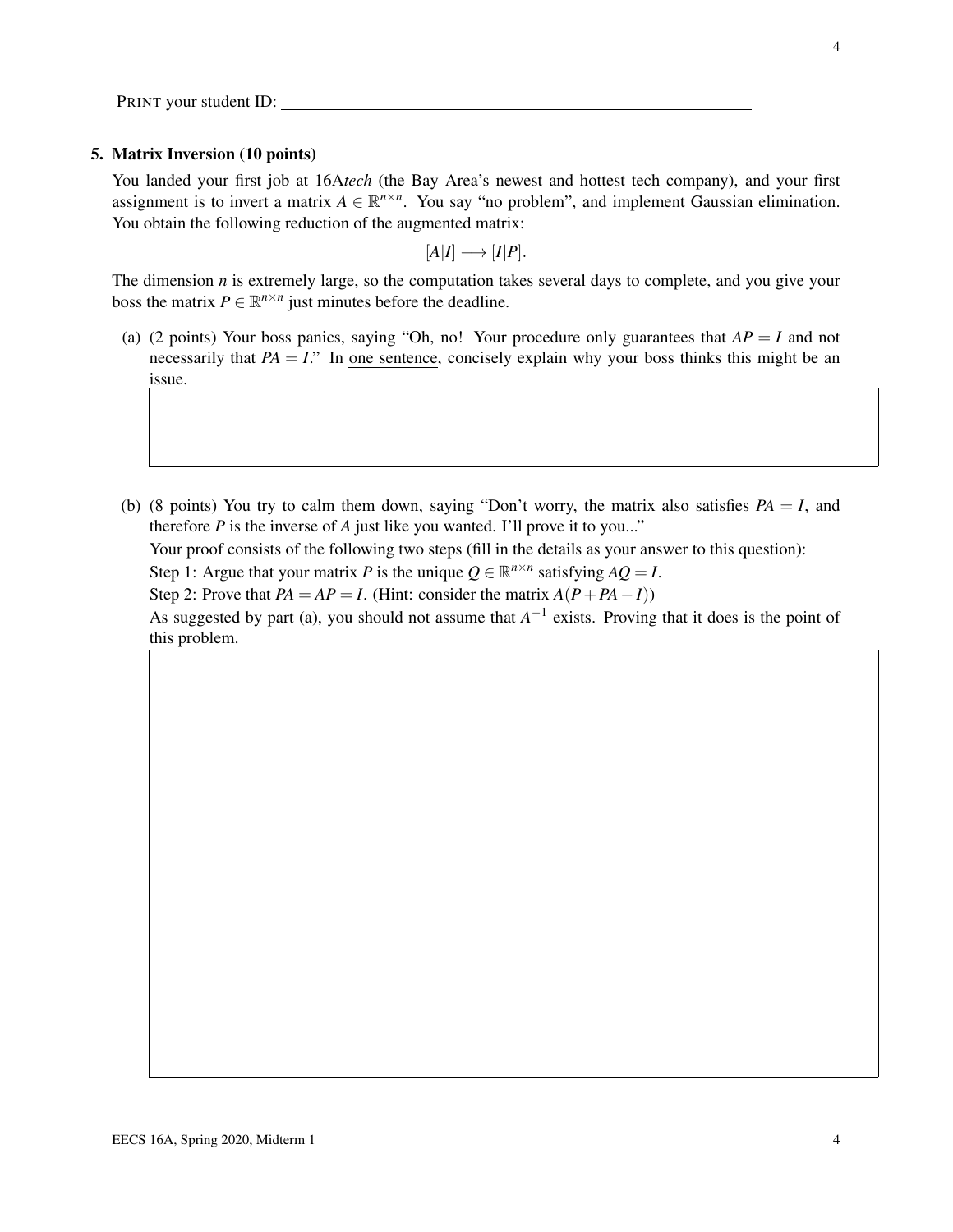#### 6. Tomography (19 points)

Recall that in our simple tomography example of 4 pixels arranged into a  $2 \times 2$  matrix, our initial set of measurements produced the following system of equations with unknowns  $x_1, \ldots, x_4$  and measured intensities  $b_1, \ldots, b_4$ :

$$
x_1 + x_2 = b_1
$$
  
\n
$$
x_3 + x_4 = b_2
$$
  
\n
$$
x_1 + x_3 = b_3
$$
  
\n
$$
x_2 + x_4 = b_4
$$

(a) (3 points) Write the above system of equations in matrix-vector form  $A\vec{x} = \vec{b}$ .

(b) (8 points) Use Gaussian elimination to find a basis for the nullspace of your matrix in part (a). Show your work.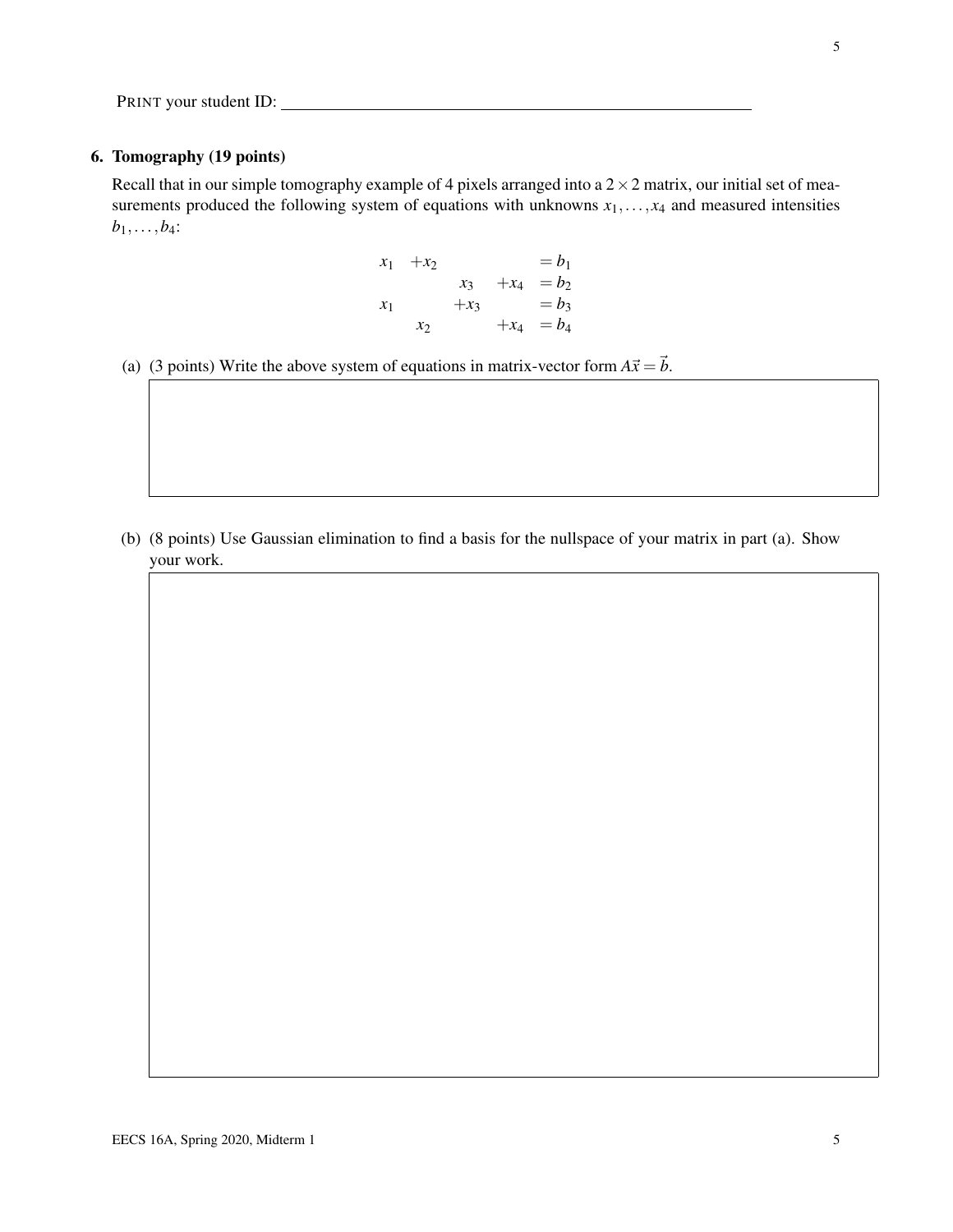(c) (2 points) Suppose  $\vec{x}_0$  denotes the correct pixel values, which of course satisfy  $A\vec{x}_0 = \vec{b}$ . Give another solution  $\vec{x}_1$  to the system of equations  $A\vec{x} = \vec{b}$ , satisfying  $\vec{x}_1 \neq \vec{x}_0$ . Leave your answer in terms of  $\vec{x}_0$ .

(d) (2 points) Suppose we add the measurement

$$
x_1+x_4=b_5.
$$

Will the resulting new system of equations always have a solution for any values  $b_1, b_2, \ldots, b_5$ ? Completely fill in the circle next to the correct answer.

 $\bigcap$  Yes  $\bigcap$  No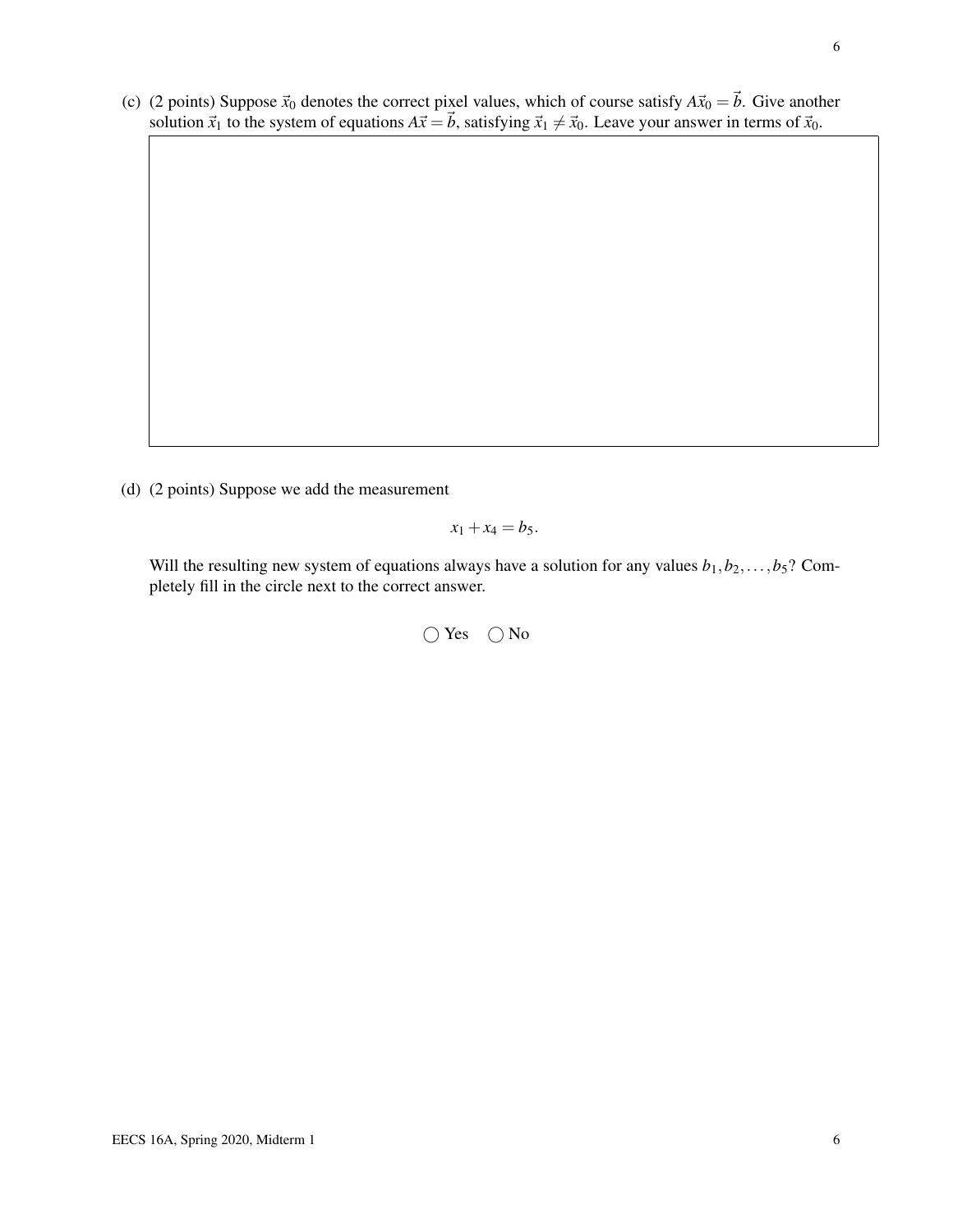(e) (4 points) Assuming a solution exists for the new system of equations in part (d), will the solution be unique? Justify your answer by showing work to support your conclusion.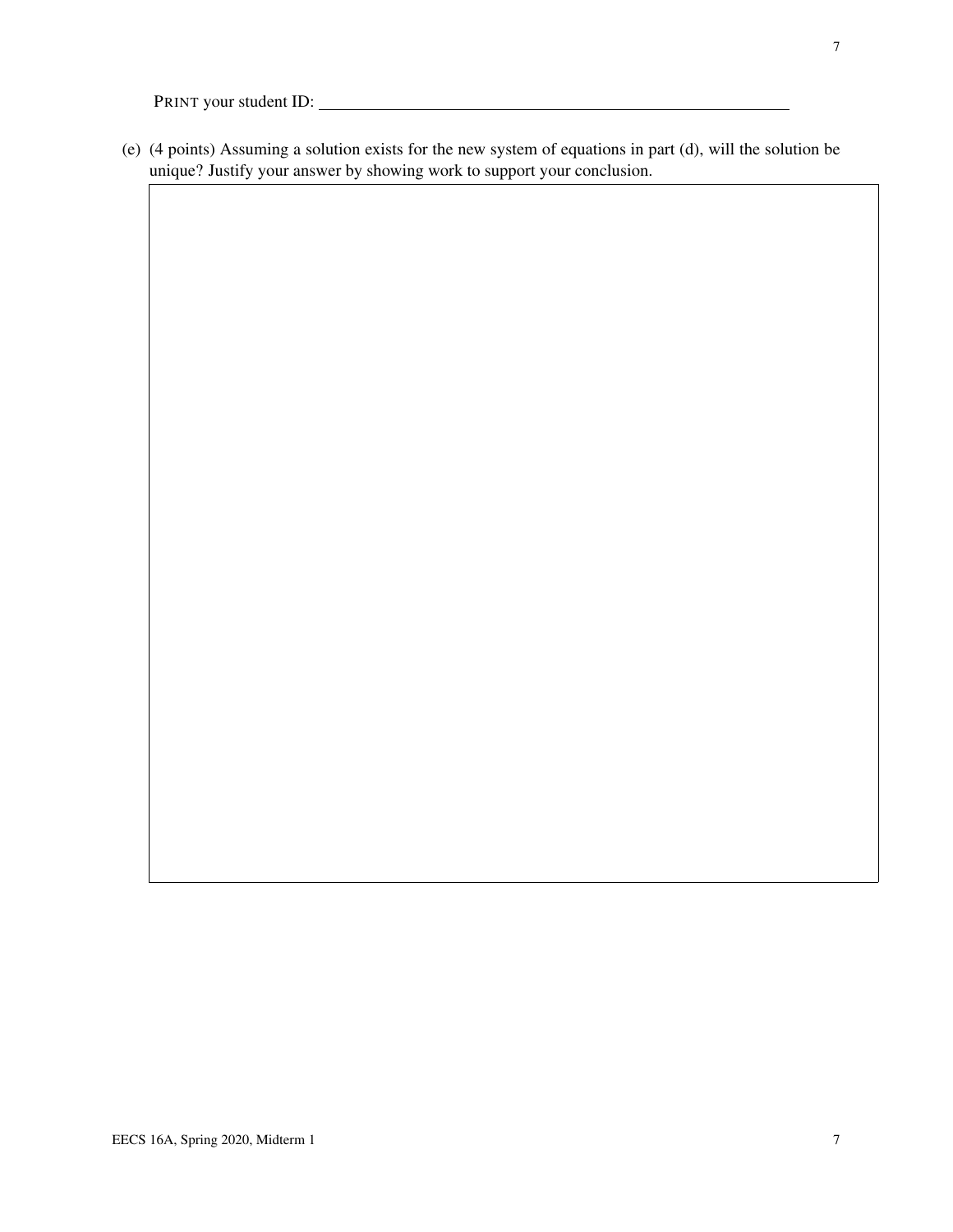# 7. Dynamical Systems (26 points)

Define matrices  $Q, R \in \mathbb{R}^{2 \times 2}$  according to

$$
Q = \begin{bmatrix} 0 & 3/4 \\ 1 & 1/4 \end{bmatrix}, \qquad R = \begin{bmatrix} 0 & 1 \\ 1 & 0 \end{bmatrix}.
$$

(a) (5 points) Find the eigenvalues for the matrix *Q*.

(b) (4 points) Consider a system with state vector  $\vec{x}[n] \in \mathbb{R}^2$  at time  $n \ge 1$  given by

 $\vec{x}[n] = Q\vec{x}[n-1].$ 

Is there a non-zero vector  $\vec{x}$  satisfying  $\vec{x} = Q\vec{x}$  ? If yes, give one such vector.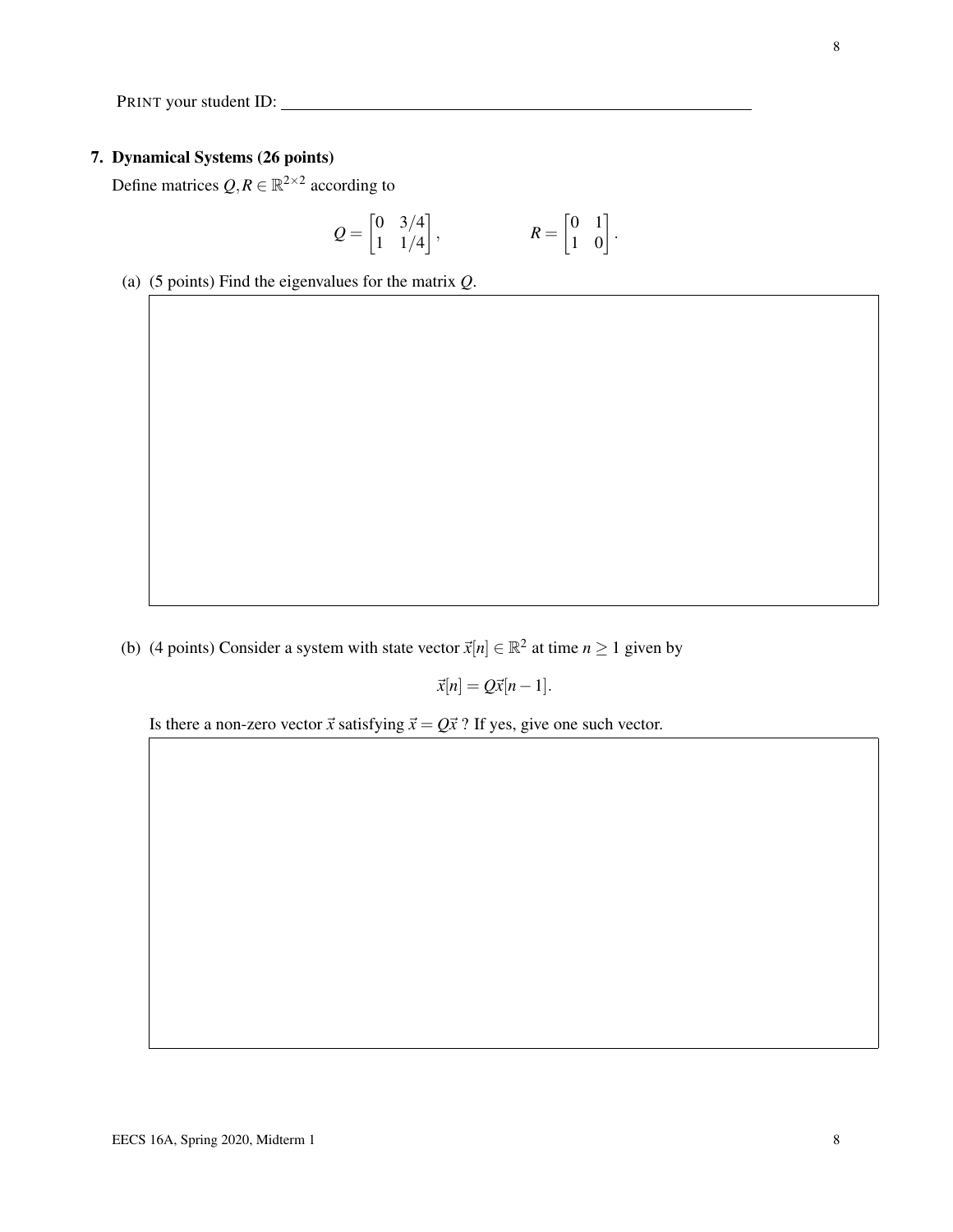(c) (3 points) Draw the state-transition diagram for the system in part (b). Label your nodes "A" and "B".

(d) (4 points) Now, consider a system with state vector  $\vec{w}[n] \in \mathbb{R}^2$  at time  $n \ge 1$  given by:

$$
\vec{w}[n] = \begin{cases} Q \, \vec{w}[n-1] & \text{if } n \text{ is odd} \\ R \, \vec{w}[n-1] & \text{if } n \text{ is even.} \end{cases}
$$

Write expressions for  $\vec{w}[1], \vec{w}[2], \vec{w}[3]$  and  $\vec{w}[4]$  in terms of  $\vec{w}[0]$  and *Q* and *R*. Write each answer in the form of a matrix-vector product.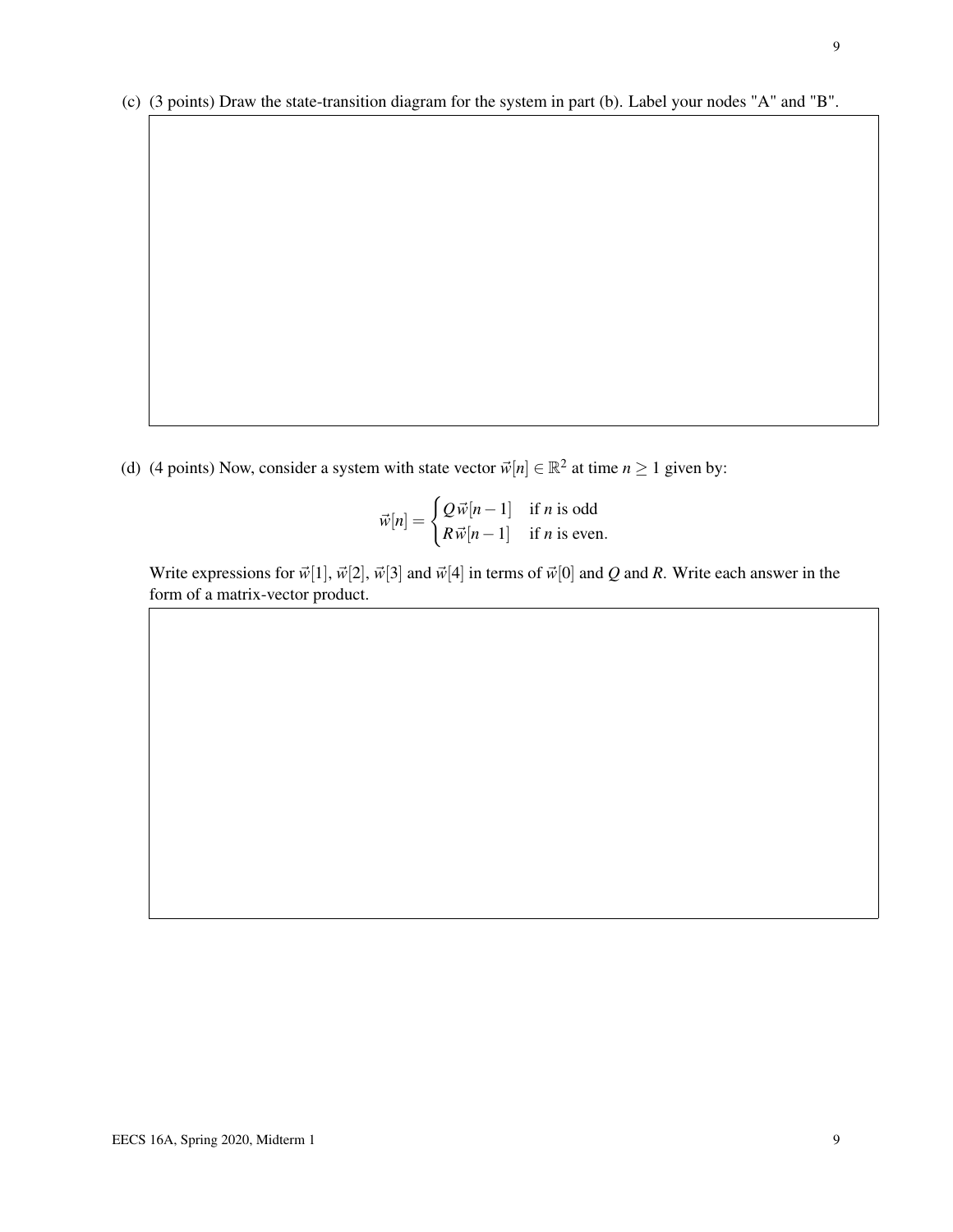(e) (10 points) Suppose we start the system of part (d) with state  $\vec{w}[0] = \begin{bmatrix} 11/14 & 3/14 \end{bmatrix}^{\top}$ . Find expressions for  $\vec{w}_{even}$  and  $\vec{w}_{odd}$ , which are defined according to

$$
\vec{w}_{\text{even}} = \lim_{k \to \infty} \vec{w}[2k], \qquad \qquad \vec{w}_{\text{odd}} = \lim_{k \to \infty} \vec{w}[2k+1].
$$

In words,  $\vec{w}_{even}$  and  $\vec{w}_{odd}$  describe the long-term behavior of the system at even and odd time-instants, respectively. (Hint: you can avoid computation by thinking about the system at even time-instants in terms of a state-transition diagram.)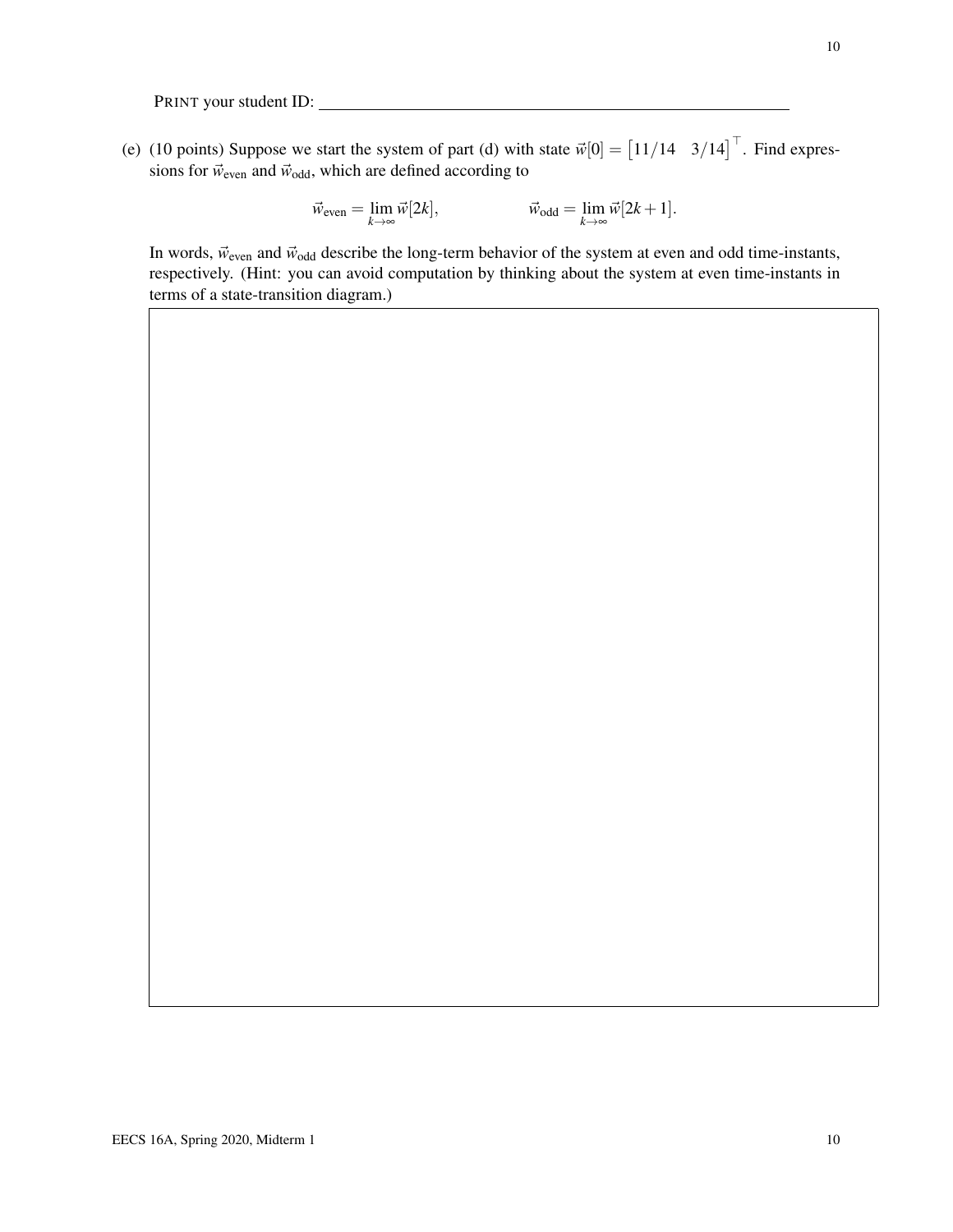### 8. Linearly Independent Solutions (5 points)

Let  $A \in \mathbb{R}^{17 \times 32}$  satisfy dim( $C(A)$ ) = 9, where  $C(A)$  denotes the column-space of *A*. How many linearly independent solutions can be found to the system of equations  $A\vec{x} = \vec{0}$ ?

Note: Be careful. You are not being asked how many solutions exist for this system of equations, but rather how many *linearly independent solutions* can be found. You may just give a numerical answer; no work is required.

11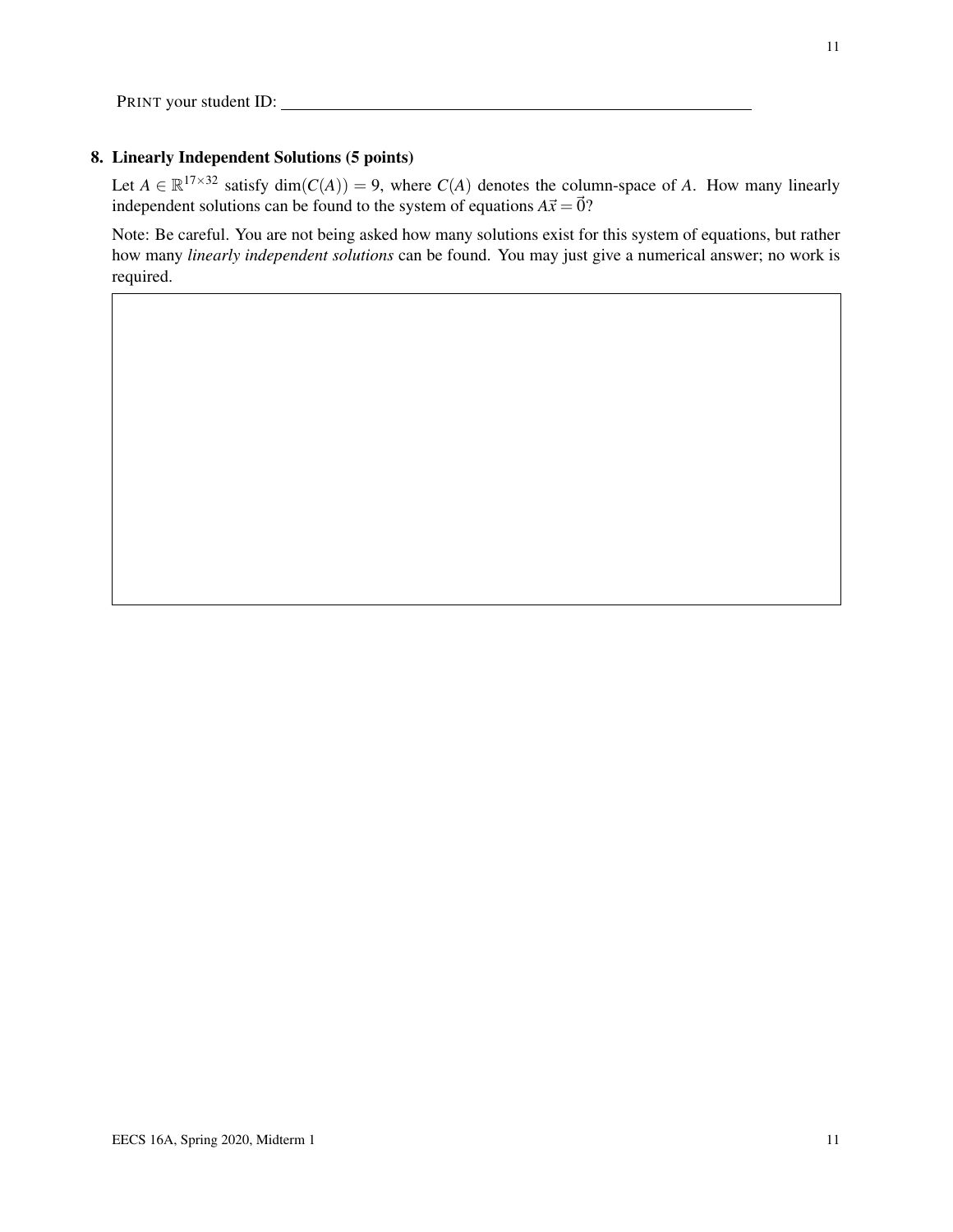# 9. Inverses and Transposes (8 points)

Given an invertible matrix  $A \in \mathbb{R}^{n \times n}$ , use the definition of matrix inverse to prove that

$$
(A^T)^{-1} = (A^{-1})^T.
$$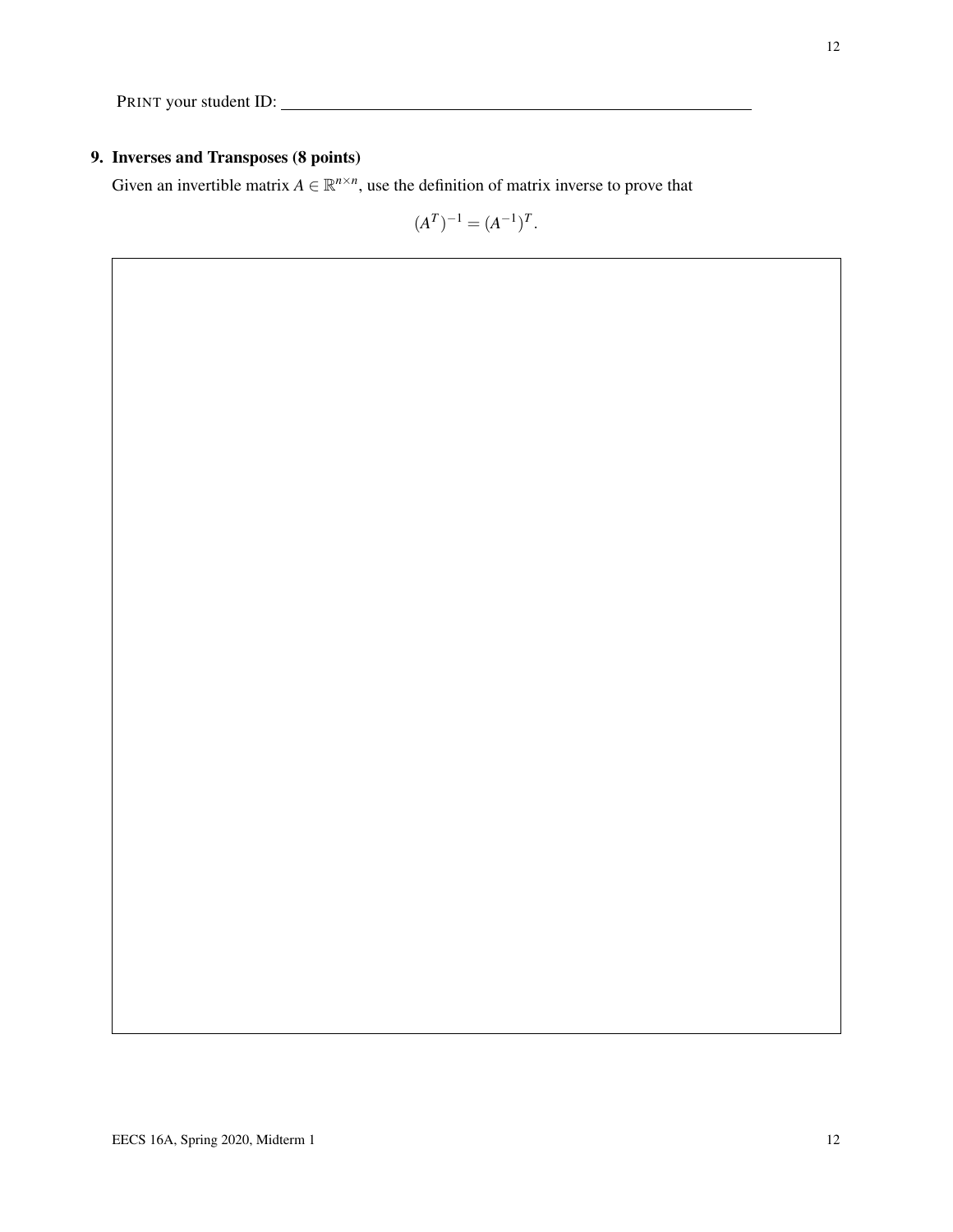## 10. Orthogonal Complements (16 points)

Consider the vector space  $\mathbb{R}^n$ , and let U be a subspace of  $\mathbb{R}^n$ . We define the set  $\mathbb{U}^{\perp} \subset \mathbb{R}^n$ , called the *orthogonal complement* of U, according to

$$
\mathbb{U}^{\perp} = \{ \vec{x} \in \mathbb{R}^n \mid \vec{u}^{\top} \vec{x} = 0 \text{ for all } \vec{u} \in \mathbb{U} \}.
$$

(a) (4 points) Show that  $\mathbb{U}^{\perp}$  is a subspace of  $\mathbb{R}^{n}$ .

(b) (4 points) Find a concise expression for the intersection  $\mathbb{U} \cap \mathbb{U}^{\perp}$ . Justify your answer.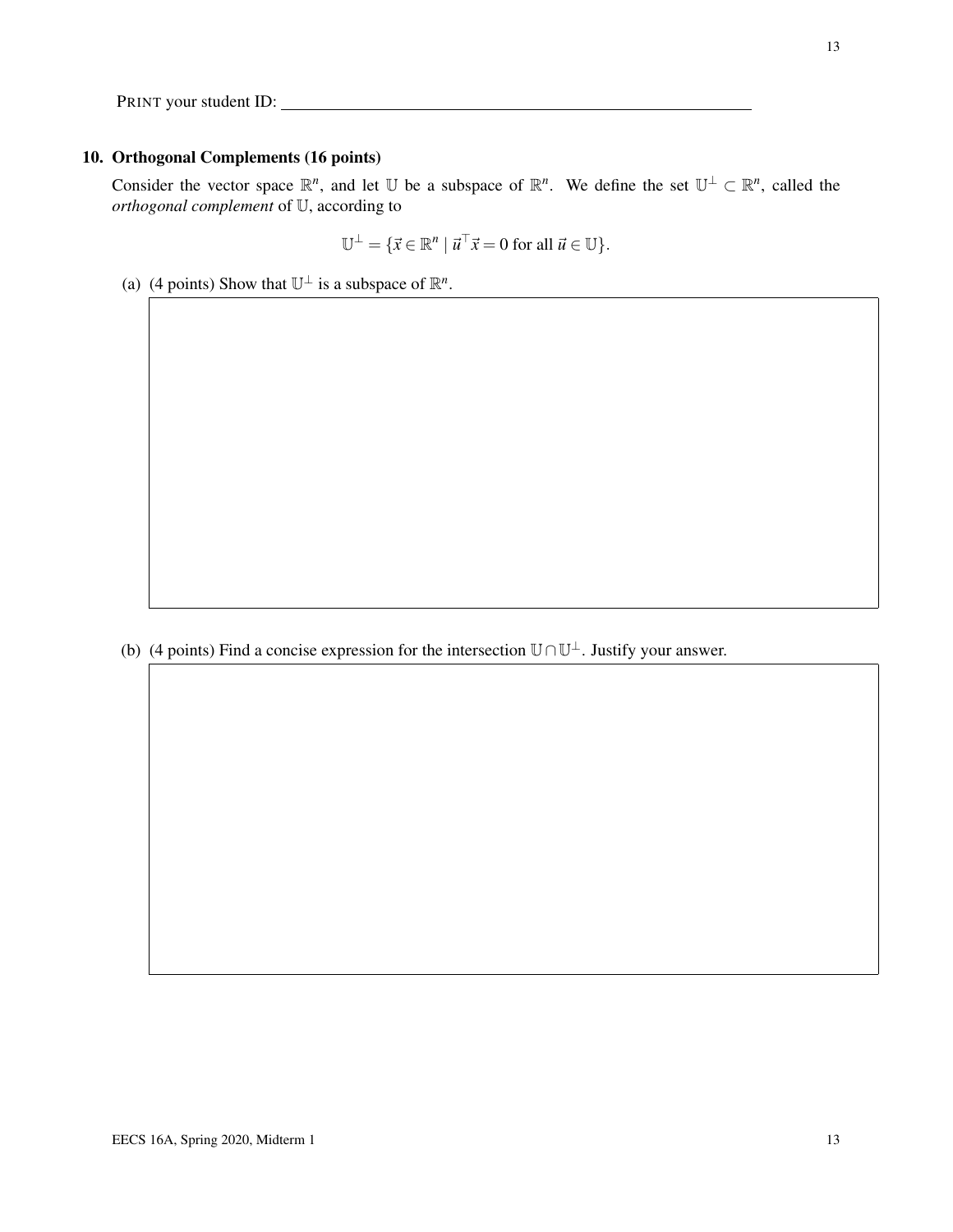(c) (6 points) Working in dimension  $n = 3$ , consider the subspace

$$
\mathbb{U} = \text{span}\left\{ \begin{bmatrix} 1 \\ 2 \\ 3 \end{bmatrix}, \begin{bmatrix} 0 \\ 1 \\ 1 \end{bmatrix} \right\}.
$$

Find a basis for  $\mathbb{U}^{\perp}$ .

(d) (2 points) For the subspaces U and  $\mathbb{U}^{\perp}$  of part (c), show that  $\mathbb{U} + \mathbb{U}^{\perp} = \mathbb{R}^{3}$ .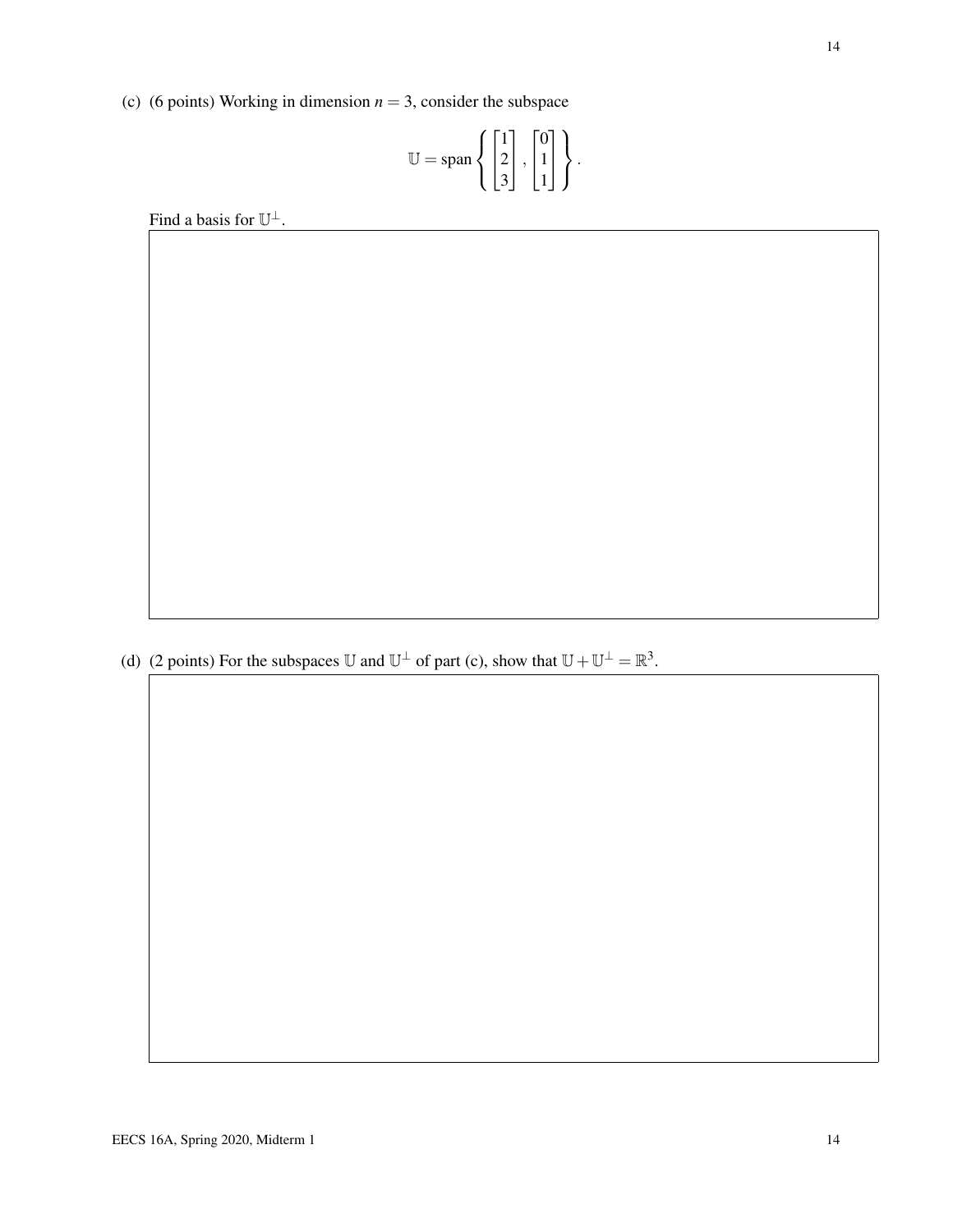Extra page for scratchwork. Work on this page will NOT be graded.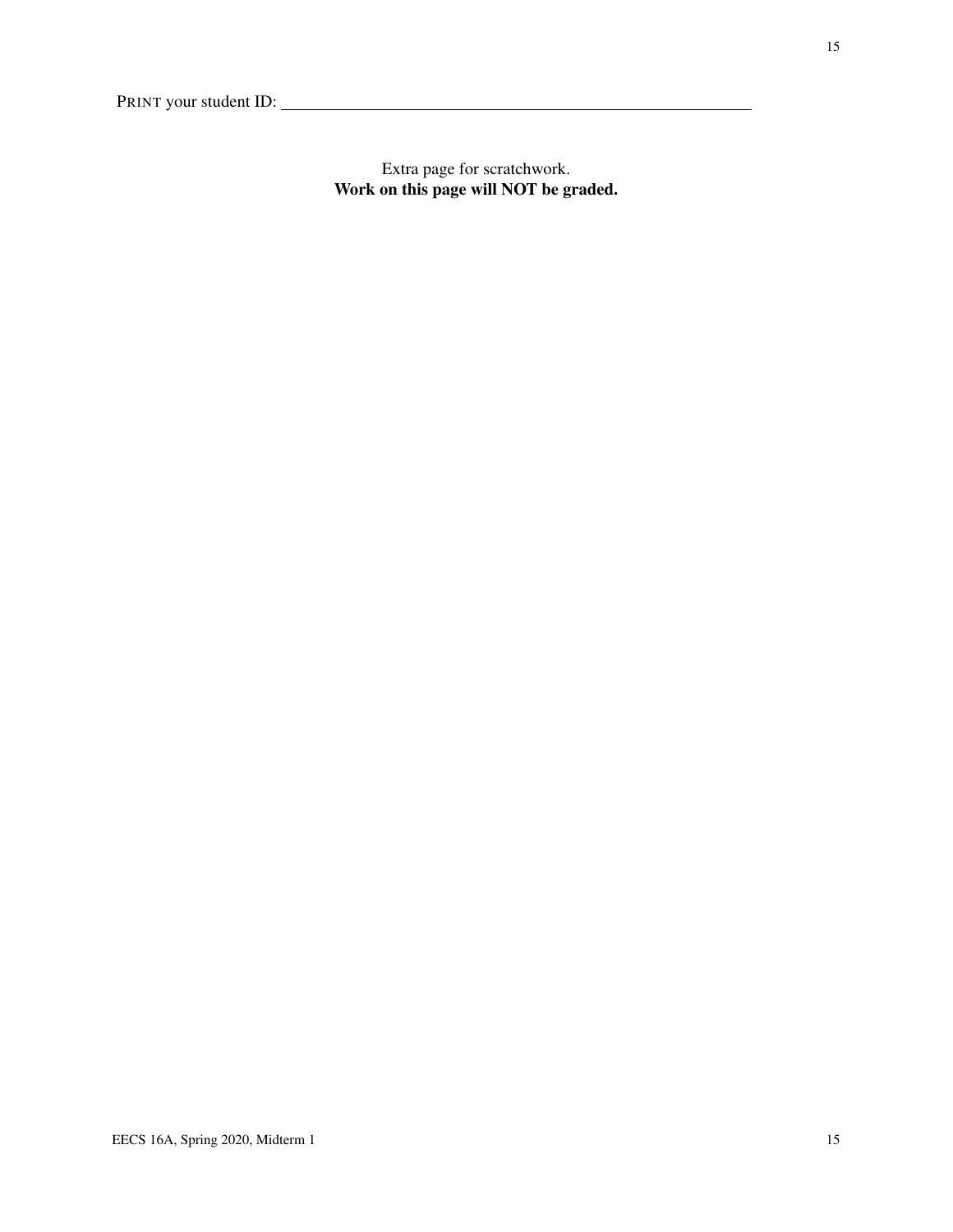Extra page for scratchwork. Work on this page will NOT be graded.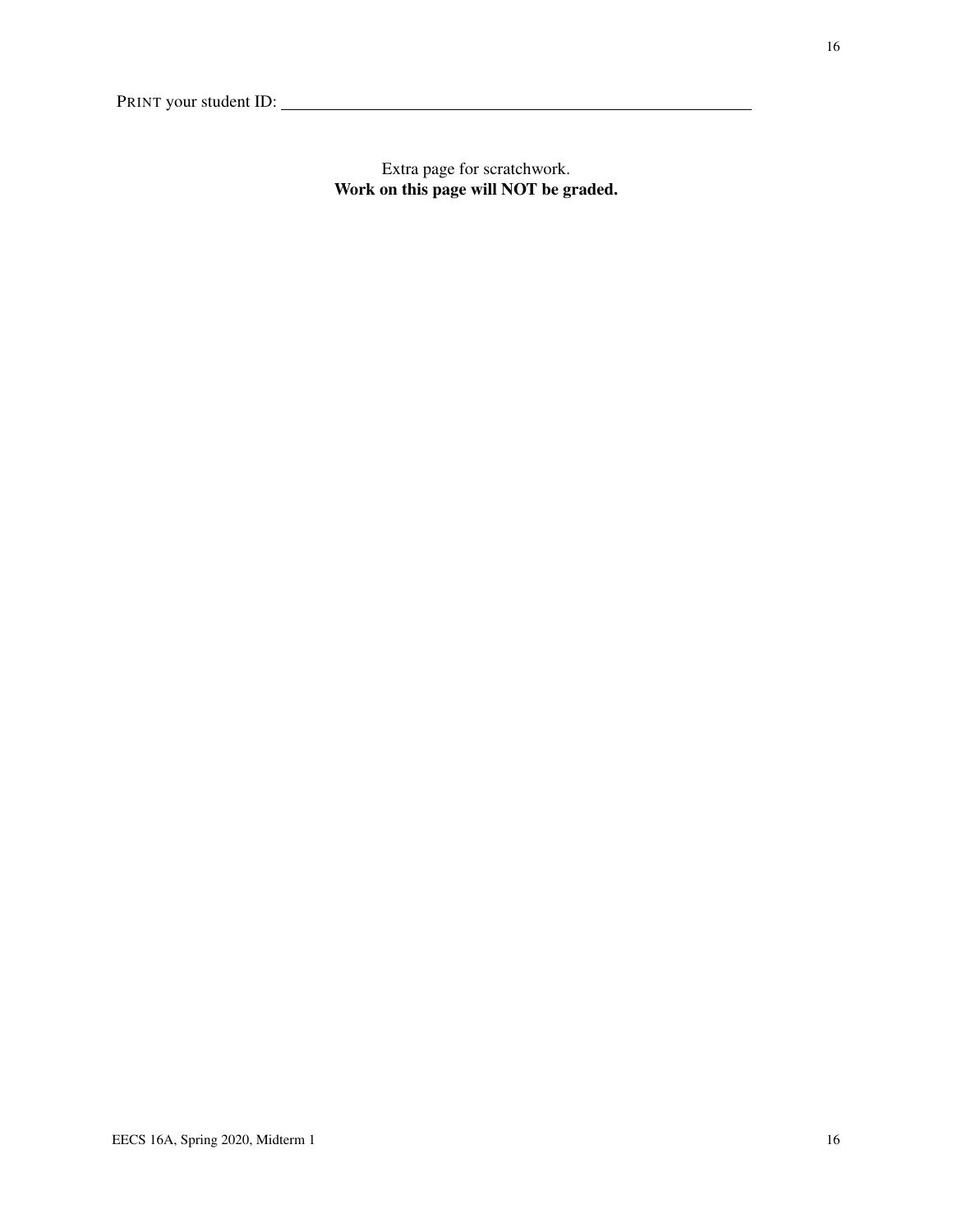# Doodle page!

Draw us something if you want or give us suggestions, compliments, or complaints. You can also use this page to report anything suspicious that you might have noticed.